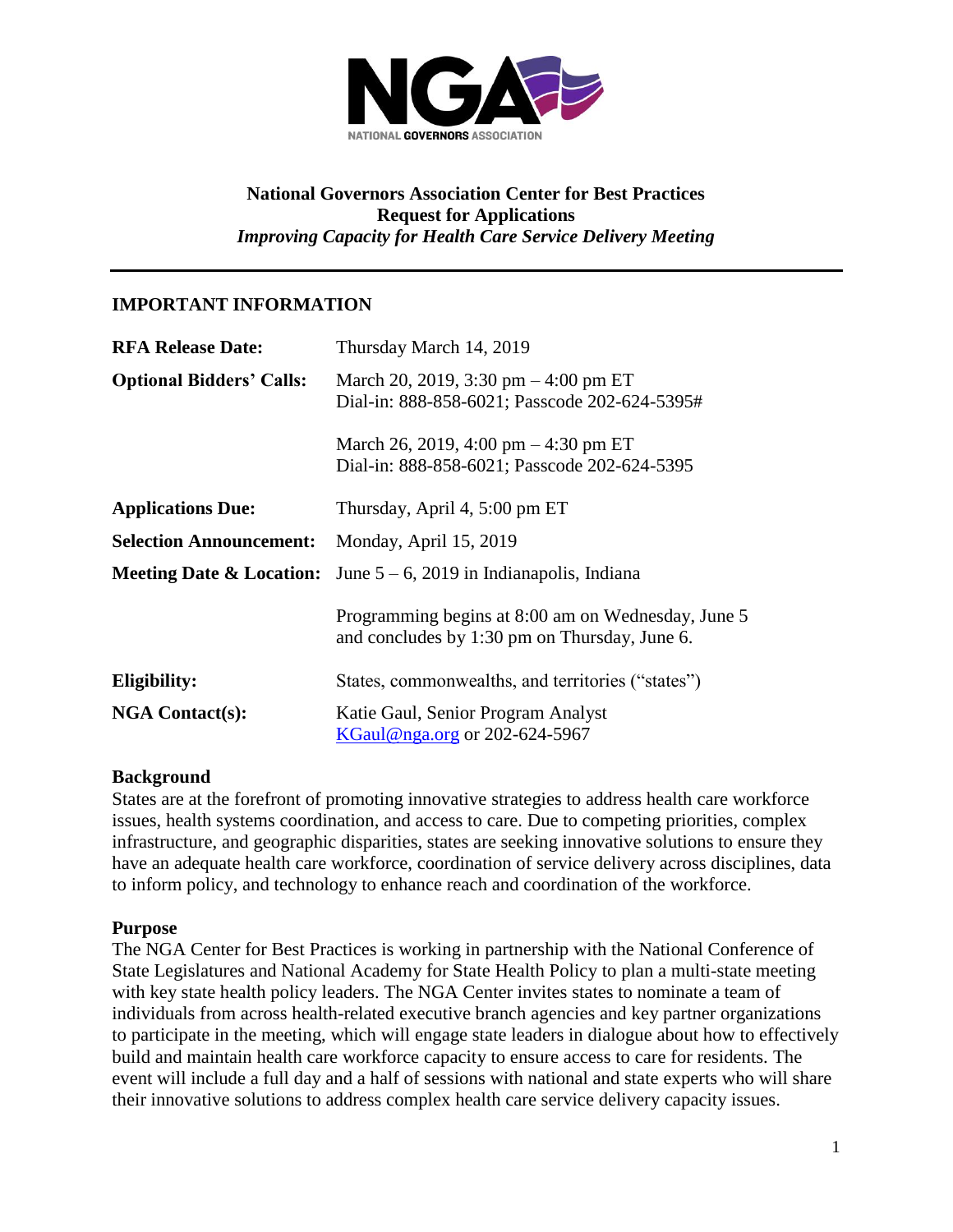

Participants will return to their home states with new connections within and across states and actionable insights about how they can assess their existing landscape and consider new policy solutions.

Travel costs will be covered for participants selected through this RFA. Legislative staff will be invited to attend by the National Conference of State Legislatures.

## **Meeting Description**

At this meeting, states will have the opportunity to learn about evidence-based and promising practices that increase access to high quality and cost-effective care throughout the states. Focus areas for sessions include:

- Health workforce data collection and analysis
- Access to care in rural communities
- Graduate medical education (GME), health workforce training, and recruitment and retention
- Addressing shortages through health workforce innovations
- Long-term services and supports workforce
- Telehealth/teleprescribing
- Mobile integrated health
- Strategies for improving whole person care
- Building capacity in the substance use disorder workforce
- The continuum of crisis response
- Home visiting
- Maternal mortality and morbidity
- Neonatal abstinence syndrome
- Access to oral health for rural and underserved populations

More detailed session descriptions are available at the end of this document.

# **Application Content**

To apply, states must submit a brief letter of interest (no more than 1 - 2 pages) signed by the governor discussing the major issues of interest to the state related to the topics that will be addressed at the meeting. In addition, the letter should include the names, titles, and contact information of individuals nominated to attend the meeting. Please list up to five individuals in priority order. All individuals listed on the application should be aware that their name has been submitted for consideration. Examples of individuals the state may consider sending include, but are not limited to representatives from the:

- Office of Primary Care/Primary Care Association
- Office of Rural Health/Rural Health Association
- Office of Behavioral Health
- Medicaid Program
- State Dental Office
- Maternal and Child Health program
- EMS Office
- Partner university

The letter should include a primary point of contact with name, title, phone number, and email address (this person does not have to be a nominee but should be able to help with coordination).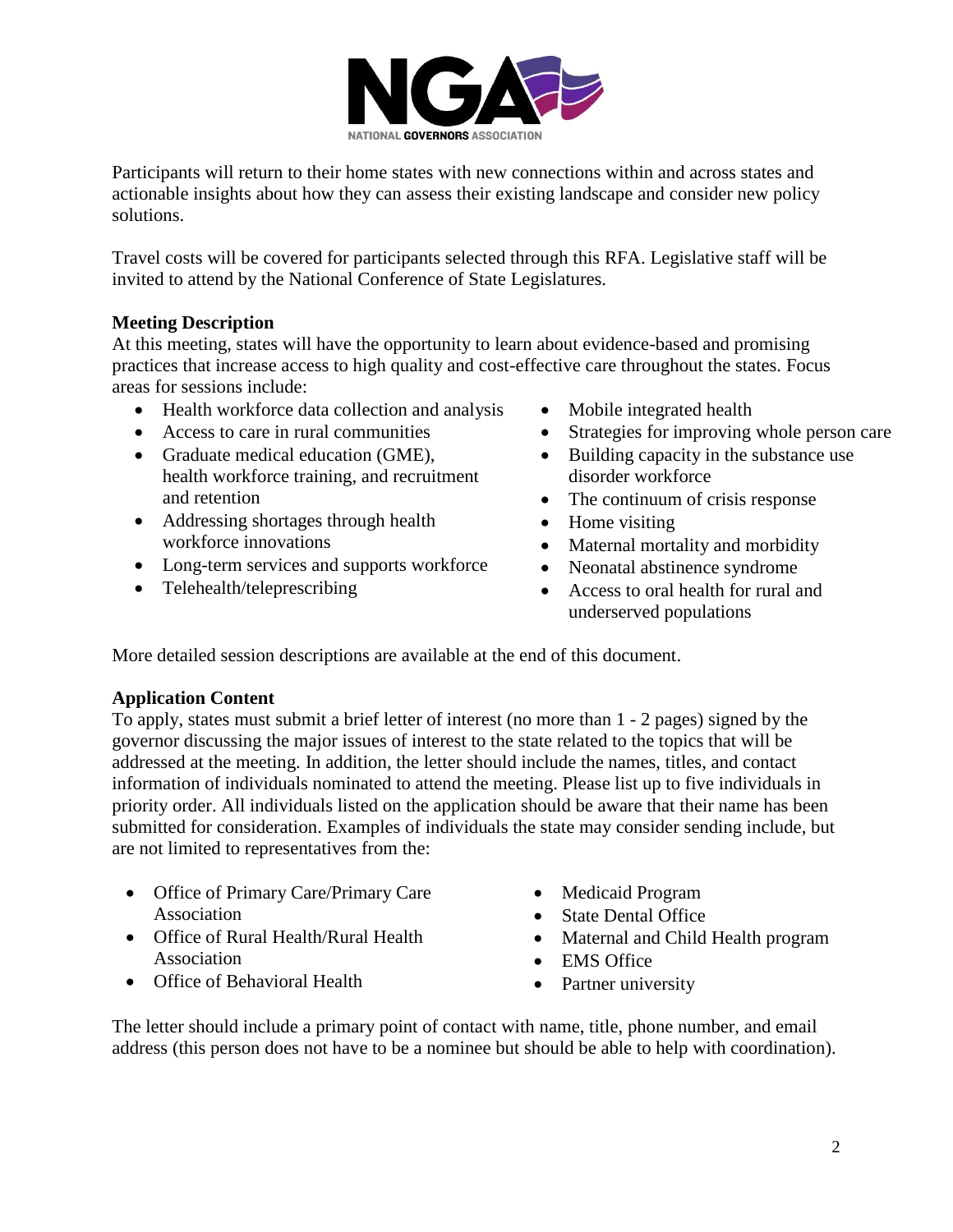

#### **Submission Information**

All applications must be received by **5:00 pm ET on Thursday, April 4, 2019**. Applications must be submitted through the governor's office to Katie Gaul at [kgaul@nga.org.](mailto:kgaul@nga.org) Following submission, each state's point of contact will receive a confirmation email from the NGA Center verifying receipt of your application. Questions may be directed to Katie Gaul at [kgaul@nga.org](mailto:kgaul@nga.org) or 202-624-5967.

### **Selection Information**

Applicants will be notified regarding selection to participate no later than **5:00 p.m. ET on Monday, April 15, 2019**. The number of states and participants selected will depend upon the number of applications received.

*This opportunity is made possible through a cooperative agreement with the Health Resources and Services Administration.* 

*This request for application (RFA) is not binding on the NGA Center for Best Practices, nor does it constitute a contractual offer. Without limiting the foregoing, the NGA Center reserves the right, in its sole discretion, to reject any or all applications; to modify, supplement, or cancel the RFA; to waive any deviation from the RFA; to negotiate regarding any proposal; and to negotiate final terms and conditions that may differ from those stated in the RFA. Under no circumstances shall NGA be liable for any costs incurred by any person in connection with the preparation and submission of a response to this RFA.*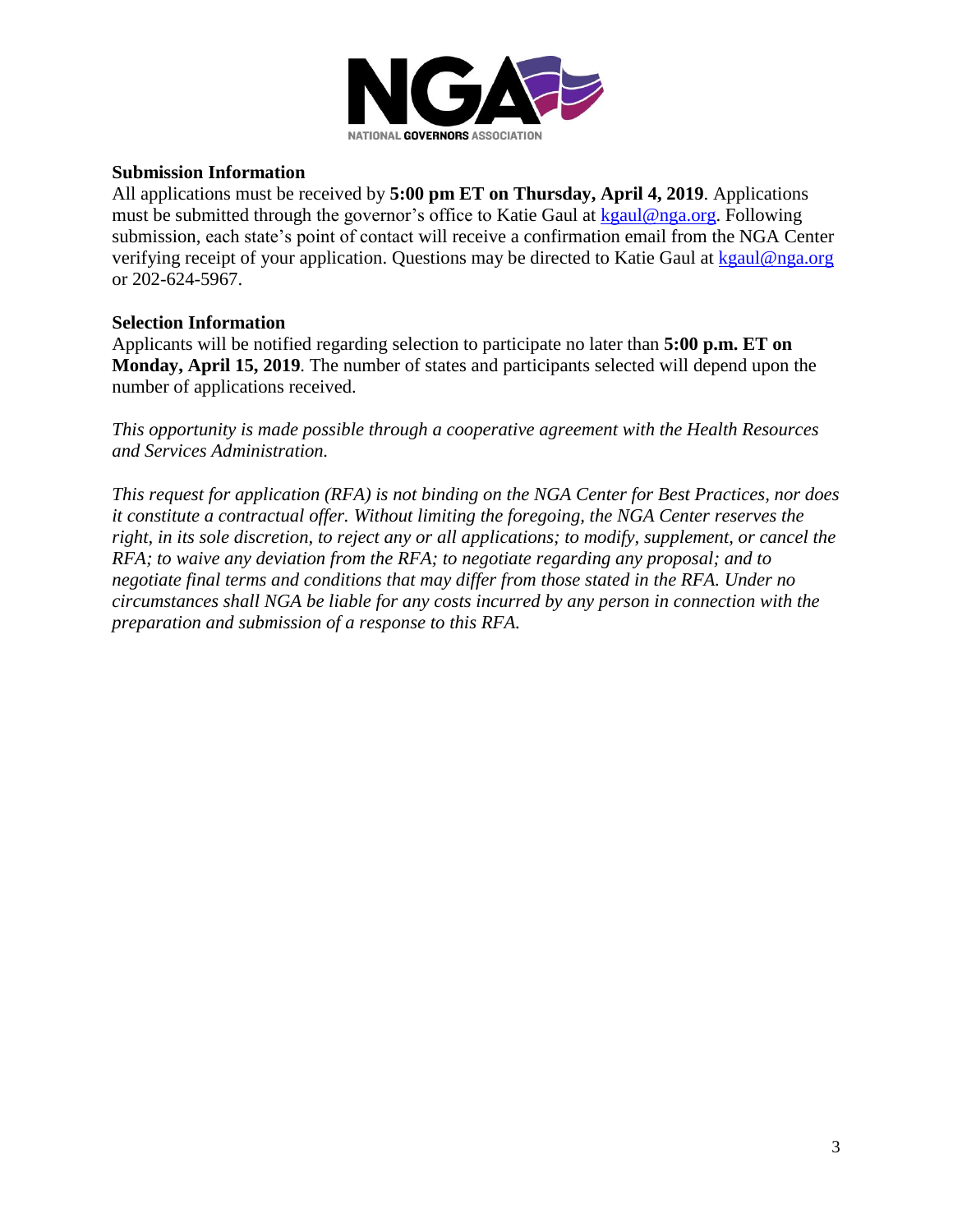

#### **Session Descriptions**

**Health Workforce Data Collection and Analysis to Support State Health Policy**: Data can serve as a powerful lever to help inform policy direction regarding priorities to ensure the health care workforce can meet demand for care. Using state examples, participants will learn about strategies for collecting state health workforce data, analyses to understand gaps, and how data can be communicated and disseminated to help policymakers make decisions and drive change.

**Neonatal Abstinence Syndrome (NAS)**: When a child is exposed to opioids or other drugs in utero, the newborn may develop a drug dependency termed neonatal abstinence syndrome. This workshop will discuss promising practices in prevention and treatment for NAS and opioid use disorder (OUD). It will highlight successful outcomes of the MOMS program in Ohio and other state-level strategies. Participants will also hear an on-the-ground perspective from a peer support specialist who works with pregnant and parenting women.

**Access to Care in Rural Areas:** Rural populations face many challenges in accessing quality health care. This session will focus on key rural health issues, including the role of family physicians, strategies for communities grappling with hospital closures and telehealth as a mechanism to increase reach.

**Meeting the Needs of Individuals Receiving Long-Term Care Services:** With a growing number of children and adults requiring long-term services, there is a parallel need for a robust workforce. This session will focus on strategies to recruit and retain professional caregivers, ways to support family caregivers, and ways to increase supports for older adults to stay at home.

**Increasing Access through Training, Recruitment and Retention**: This session will provide examples of state-based supports to increase the supply of rural providers through health workforce training, recruitment and retention efforts, including Medicaid support for graduate medical education and other health professional training, and tools for identifying areas for recruitment efforts.

**Patient Engagement Outside of Traditional Health Care Settings**: The EMS system and pharmacy supports can be leveraged to increase coordination and understanding of patient's needs, reduce repeat hospitalizations, and implement strategies to curb costs. Participants will come out of the session with key policy strategies to increase patients reach and navigation to appropriate services.

**Access to Oral Health for Rural and Underserved Populations:** States are working to expand access to oral health through strategies such as increasing Medicaid coverage, addressing scope of practice laws, teledentistry, care integration, and practice support to improve efficiencies for practices in areas where providers are difficult to recruit. Speakers in this session will highlight promising practices that states can consider implementing to increase access to oral health care for their rural and underserved residents.